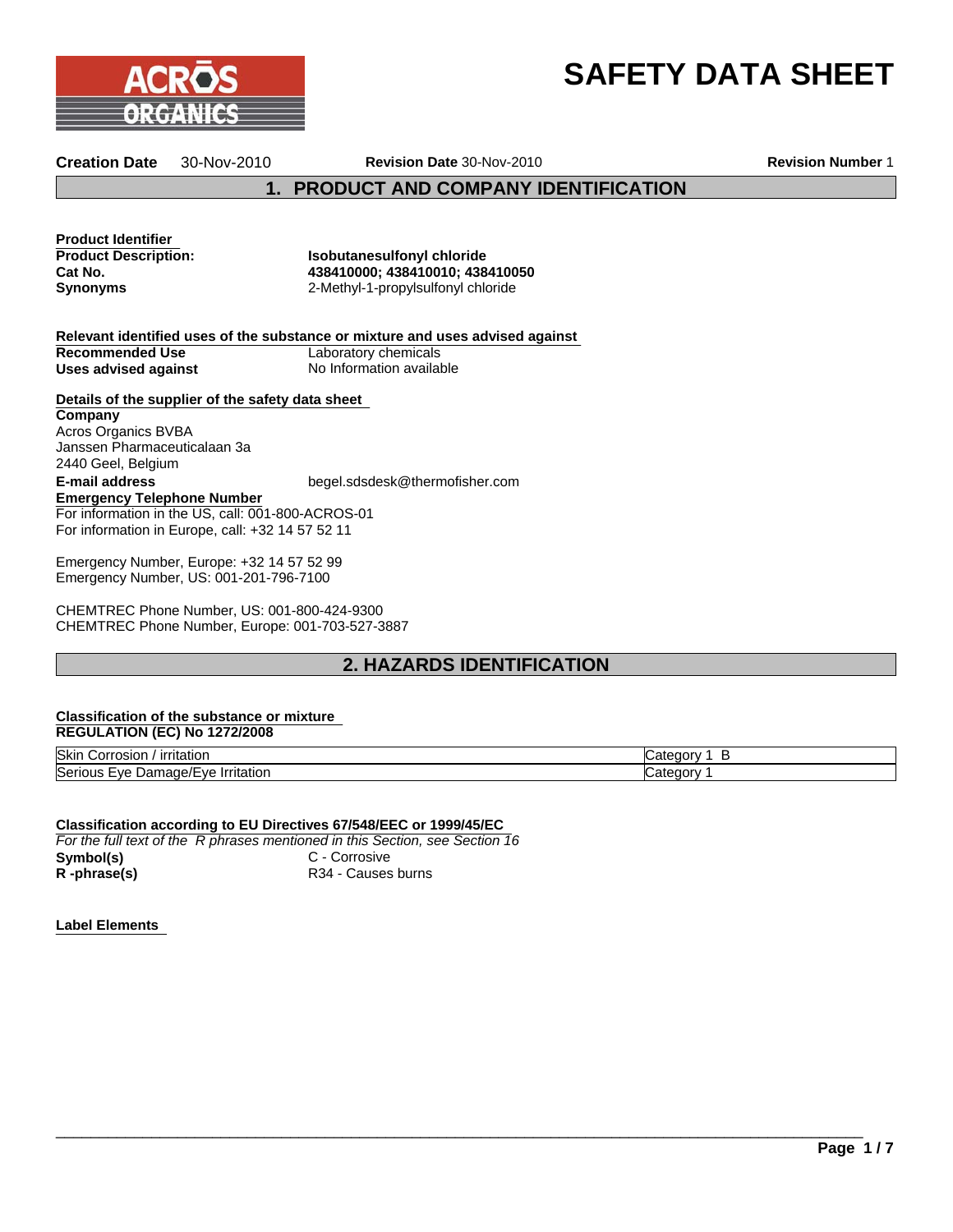



### **Isobutanesulfonyl chloride**

**Revision Date** 30-Nov-2010

# **2. HAZARDS IDENTIFICATION**

 $\Box$ 



| Danger |
|--------|
|        |

**Hazard Statements** H314 - Causes severe skin burns and eye damage

#### **Precautionary Statements - EU (§28, 1272/2008)**

P301 + P330 + P331 - IF SWALLOWED: rinse mouth. Do NOT induce vomiting P305 + P351 + P338 - IF IN EYES: Rinse cautiously with water for several minutes. Remove contact lenses, if present and easy to do.

Continue rinsing

P310 - Immediately call a POISON CENTER or doctor/ physician P280 - Wear protective gloves/ protective clothing/ eye protection/ face protection

P302 + P350 - IF ON SKIN: Gently wash with plenty of soap and water

#### **Other Hazards**

Lachrymator (substance which increases the flow of tears).

## **3. COMPOSITION/INFORMATION ON INGREDIENTS**

| <b>Component</b>                                | EC No. | Weight % | <b>CAS-No</b> | <b>Classification</b> | <b>GHSCLAS</b>                                | <b>REACH Rea. No.</b> |
|-------------------------------------------------|--------|----------|---------------|-----------------------|-----------------------------------------------|-----------------------|
| <b>Isobutanesulfonyl chloride</b><br>35432-36-1 |        | >95      | 35432-36-1    | C: R34                | Skin Corr, 1B<br>(H314)<br>Eve Dam.<br>(H318) |                       |

#### **For the full text of the R phrases mentioned in this Section, see Section 16**

# **4. FIRST AID MEASURES**

**Description of first aid measures**  If symptoms persist, call a physician Show this safety data sheet to the doctor in attendance **Eye Contact Exercise 2.1 Exercise immediately with plenty of water, also under the eyelids, for at least 15 minutes** Immediate medical attention is required

\_\_\_\_\_\_\_\_\_\_\_\_\_\_\_\_\_\_\_\_\_\_\_\_\_\_\_\_\_\_\_\_\_\_\_\_\_\_\_\_\_\_\_\_\_\_\_\_\_\_\_\_\_\_\_\_\_\_\_\_\_\_\_\_\_\_\_\_\_\_\_\_\_\_\_\_\_\_\_\_\_\_\_\_\_\_\_\_\_\_\_\_\_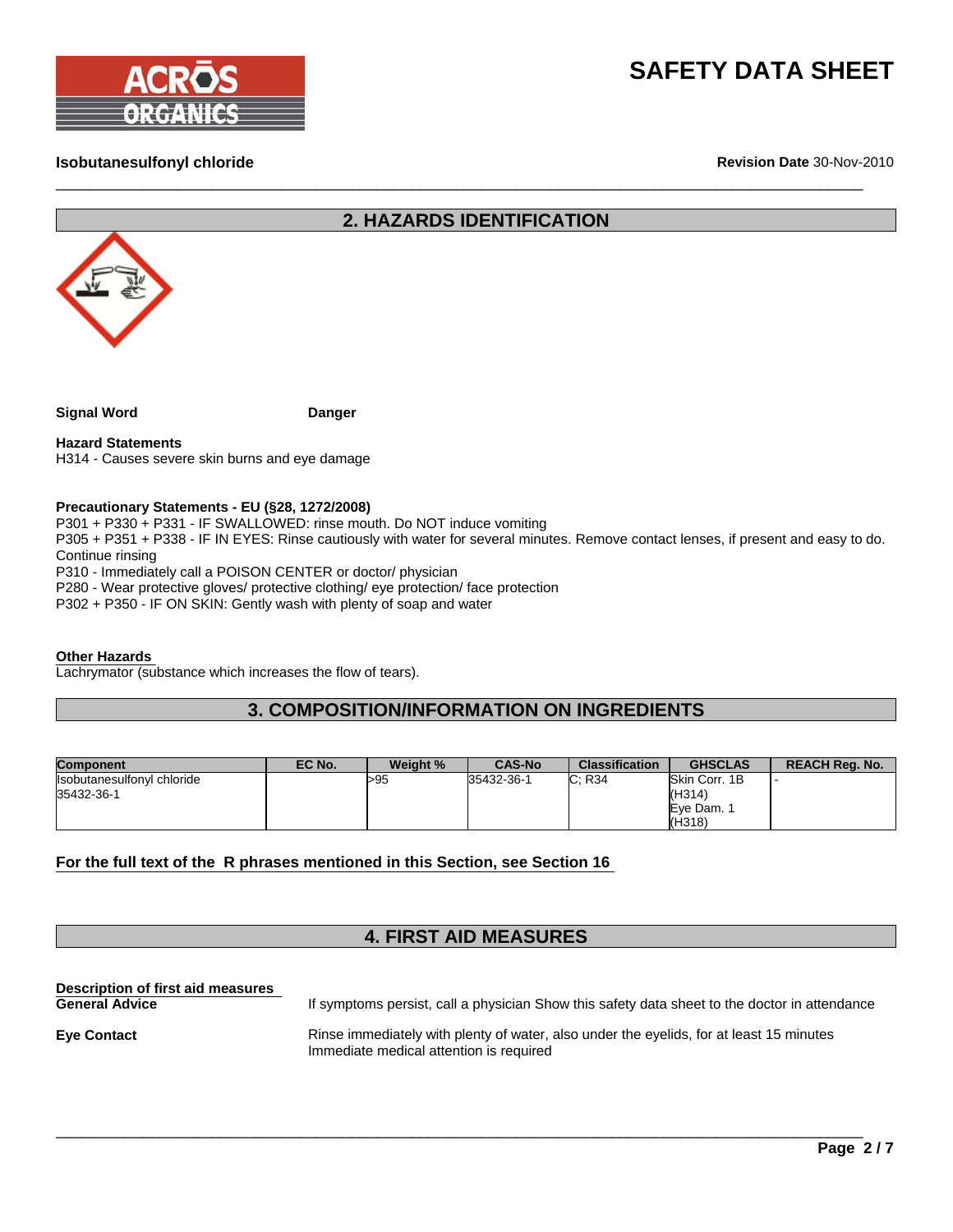

### **Isobutanesulfonyl chloride Revision Date** 30-Nov-2010

| <b>Skin Contact</b>                                            | Wash off immediately with plenty of water for at least 15 minutes Immediate medical attention<br>is required                                                                                                                                                |
|----------------------------------------------------------------|-------------------------------------------------------------------------------------------------------------------------------------------------------------------------------------------------------------------------------------------------------------|
| Ingestion                                                      | Do not induce vomiting Call a physician or Poison Control Center immediately                                                                                                                                                                                |
| <b>Inhalation</b>                                              | Move to fresh air If breathing is difficult, give oxygen Do not use mouth-to-mouth resuscitation<br>if victim ingested or inhaled the substance; induce artificial respiration with a respiratory<br>medical device Immediate medical attention is required |
| <b>Protection of First-aiders</b><br><b>Notes to Physician</b> | Use personal protective equipment<br>Treat symptomatically                                                                                                                                                                                                  |

 $\Box$ 

**5. FIRE-FIGHTING MEASURES**

#### **Extinguishing media**

#### **Suitable Extinguishing Media**

Use water spray, alcohol-resistant foam, dry chemical or carbon dioxide

### **Extinguishing media which must not be used for safety reasons**

No information available.

#### **Special hazards arising from the substance or mixture**

Combustible material Containers may explode when heated Keep product and empty container away from heat and sources of ignition

#### **Advice for fire-fighters**

As in any fire, wear self-contained breathing apparatus pressure-demand, MSHA/NIOSH (approved or equivalent) and full protective gear Thermal decomposition can lead to release of irritating gases and vapors

# **6. ACCIDENTAL RELEASE MEASURES**

#### **Personal precautions, protective equipment and emergency procedures**

Use personal protective equipment. Remove all sources of ignition. Evacuate personnel to safe areas. Keep people away from and upwind of spill/leak.

#### **Environmental precautions**

Should not be released into the environment.

#### **Methods and material for containment and cleaning up**

Remove all sources of ignition. Soak up with inert absorbent material. Take precautionary measures against static discharges. Keep in suitable and closed containers for disposal.

## **7. HANDLING AND STORAGE**

#### **Precautions for Safe Handling**

Use only under a chemical fume hood Wear personal protective equipment Keep away from open flames, hot surfaces and sources of ignition Do not breathe vapors or spray mist Do not get in eyes, on skin, or on clothing Do not ingest

#### **Conditions for safe storage, including any incompatibilities**

Keep containers tightly closed in a dry, cool and well-ventilated place Keep away from heat and sources of ignition Protect from moisture Store under an inert atmosphere Corrosives area

 $\Box$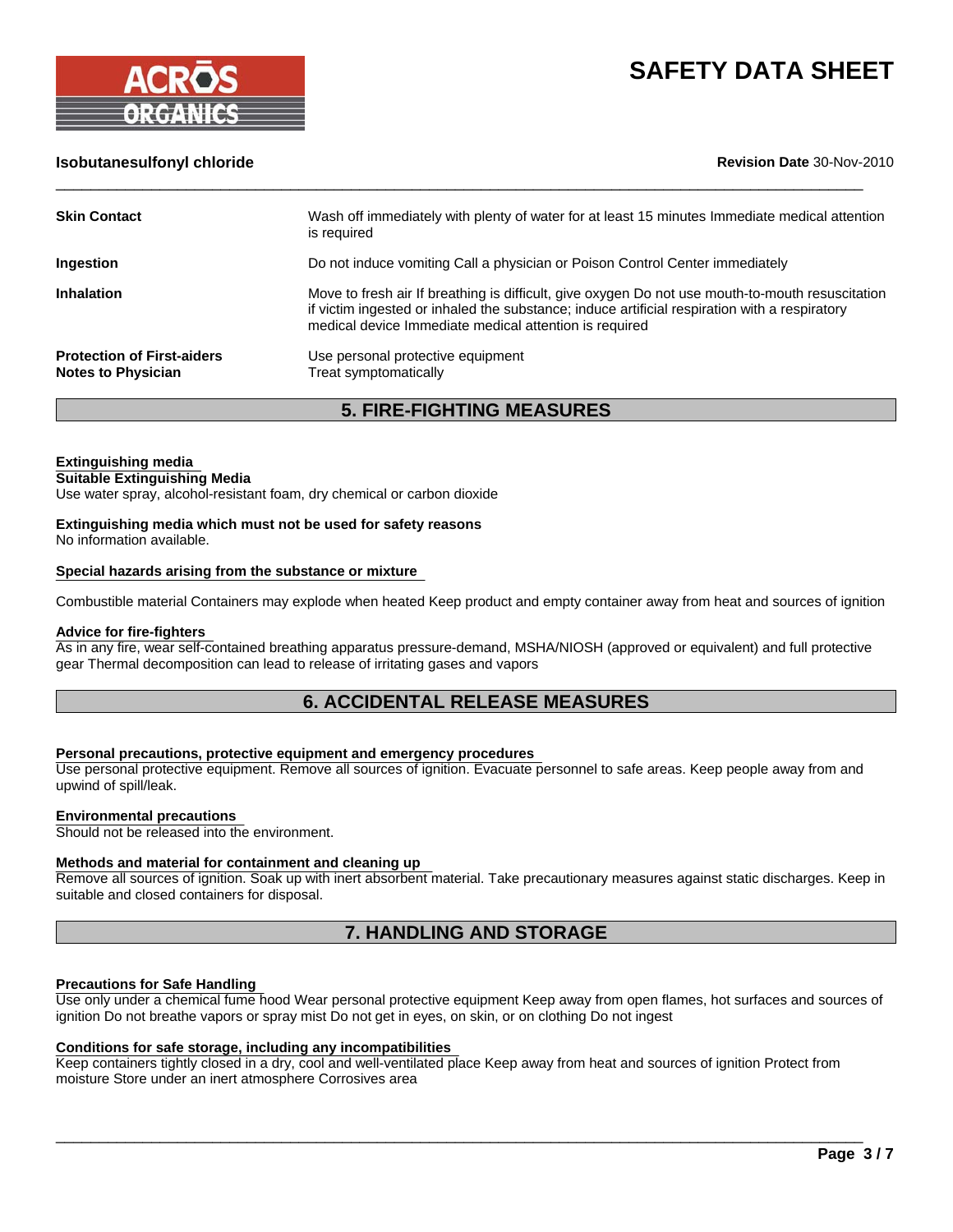

#### **Isobutanesulfonyl chloride**

**Revision Date** 30-Nov-2010

#### **Specific End Uses**

# **8. EXPOSURE CONTROLS / PERSONAL PROTECTION**

 $\Box$ 

| <b>Control parameters</b>                                 |                                                                                                                                                                                                                                                                                                                                    |
|-----------------------------------------------------------|------------------------------------------------------------------------------------------------------------------------------------------------------------------------------------------------------------------------------------------------------------------------------------------------------------------------------------|
| <b>Exposure limits</b>                                    | This product, as supplied, does not contain any hazardous materials with occupational<br>exposure limits established by the region specific regulatory bodies.                                                                                                                                                                     |
| Derived No Effect Level (DNEL)                            | No information available.                                                                                                                                                                                                                                                                                                          |
| <b>Predicted No Effect Concentration</b><br>(PNEC)        | No information available.                                                                                                                                                                                                                                                                                                          |
| <b>Exposure controls</b>                                  |                                                                                                                                                                                                                                                                                                                                    |
| <b>Engineering Measures</b>                               | Use only under a chemical fume hood Use explosion-proof<br>electrical/ventilating/lighting/equipment Ensure that eyewash stations and safety showers are<br>close to the workstation location                                                                                                                                      |
| Personal protective equipment                             |                                                                                                                                                                                                                                                                                                                                    |
| <b>Eye Protection</b><br><b>Hand Protection</b>           | Safety glasses with side-shields<br>Protective gloves                                                                                                                                                                                                                                                                              |
| Skin and body protection<br><b>Respiratory Protection</b> | Wear appropriate protective gloves and clothing to prevent skin exposure<br>Follow the OSHA respirator regulations found in 29 CFR 1910.134 or European Standard EN<br>149. Use a NIOSH/MSHA or European Standard EN 149 approved respirator if exposure limits<br>are exceeded or if irritation or other symptoms are experienced |
| <b>Hygiene Measures</b>                                   | When using, do not eat, drink or smoke Provide regular cleaning of equipment, work area and<br>clothing                                                                                                                                                                                                                            |

**Environmental exposure controls** No information available.

# **9. PHYSICAL AND CHEMICAL PROPERTIES**

**Physical State Liquid Liquid Appearance Colorless Clear**<br> **Appearance** Colorless Clear<br> **Color** Color **odor odor odor odor odor odor odor odor odor odor odor odor odor odor odor odor odor odor odor odor odor odor odor odor odor odor odor odor odor odor odor odor pH** No information available. **Flash Point**<br> **Autoignition Temperature**<br> **Autoignition Temperature**<br> **Autoignition Temperature Autoignition Temperature No information available with the Solution Automation Automation Automation Automation**<br> **Molecular Formula Molecular Formula**<br> **Molecular Weight**<br> **C**4 H9 C4 H9 C4 H9 C4 H9 C4 H9 C4 H9 C4 H9 C4 H9 C4 H9 C4 H9 C56.63 **Molecular Weight** 

**Boiling Point/Range**<br> **Melting Point/Range**<br> **Melting Point/Range**<br> **Melting Point/Range**<br> **Melting Point/Range** No information available.<br>88°C / 190.4°F

# **10. STABILITY AND REACTIVITY**

 $\Box$ 

**Reactivity Chemical Stability**  Decomposes slowly on exposure to water.

**Possibility of Hazardous Reactions**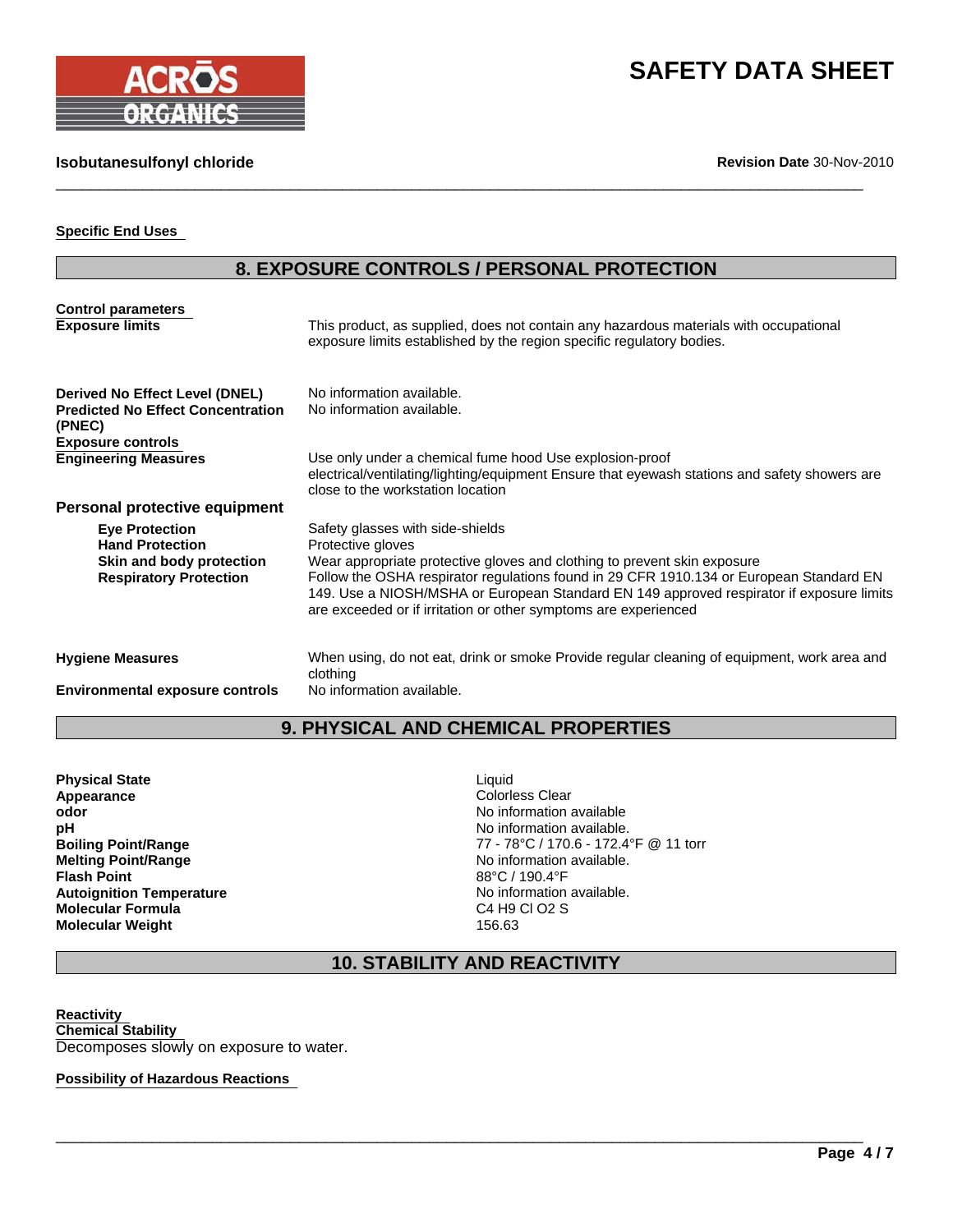

# **Isobutanesulfonyl chloride Revision Date** 30-Nov-2010

| <b>Hazardous Polymerization</b><br><b>Hazardous Reactions.</b>                                                                                                                                                         | Hazardous polymerization does not occur.<br>None under normal processing                                                                                                                  |  |
|------------------------------------------------------------------------------------------------------------------------------------------------------------------------------------------------------------------------|-------------------------------------------------------------------------------------------------------------------------------------------------------------------------------------------|--|
| <b>Conditions to Avoid</b><br>Incompatible products, Heat, flames and sparks, Protect from water.                                                                                                                      |                                                                                                                                                                                           |  |
| <b>Incompatible Materials</b><br>Strong oxidizing agents, Strong bases.                                                                                                                                                |                                                                                                                                                                                           |  |
| <b>Hazardous Decomposition Products</b><br>Thermal decomposition can lead to release of irritating gases and vapors. Carbon monoxide (CO). Carbon dioxide (CO <sub>2</sub> ). Sulfur oxides.<br>Hydrogen chloride gas. |                                                                                                                                                                                           |  |
|                                                                                                                                                                                                                        | <b>11. TOXICOLOGICAL INFORMATION</b>                                                                                                                                                      |  |
| <b>Information on Toxicological Effects</b><br><b>Acute Toxicity</b><br><b>Product Information</b>                                                                                                                     | No acute toxicity information is available for this product                                                                                                                               |  |
| <b>Component Information</b>                                                                                                                                                                                           |                                                                                                                                                                                           |  |
| <b>Chronic Toxicity</b><br>Carcinogenicity                                                                                                                                                                             | There are no known carcinogenic chemicals in this product                                                                                                                                 |  |
| <b>Sensitization</b><br><b>Mutagenic Effects</b><br><b>Reproductive Effects</b><br><b>Developmental Effects</b><br><b>Target Organs</b><br><b>Endocrine Disruptor Information</b>                                      | No information available.<br>No information available<br>No information available.<br>No information available.<br>Skin Respiratory system Eyes Gastrointestinal tract (GI)<br>None known |  |

 $\Box$ 

# **12. ECOLOGICAL INFORMATION**

 $\Box$ 

**Toxicity**<br>**Ecotoxicity effects** 

Contains no substances known to be hazardous to the environment or that are not degradable in waste water treatment plants

**Persistence and degradability**  No information available

**Bioaccumulative potential**  No information available.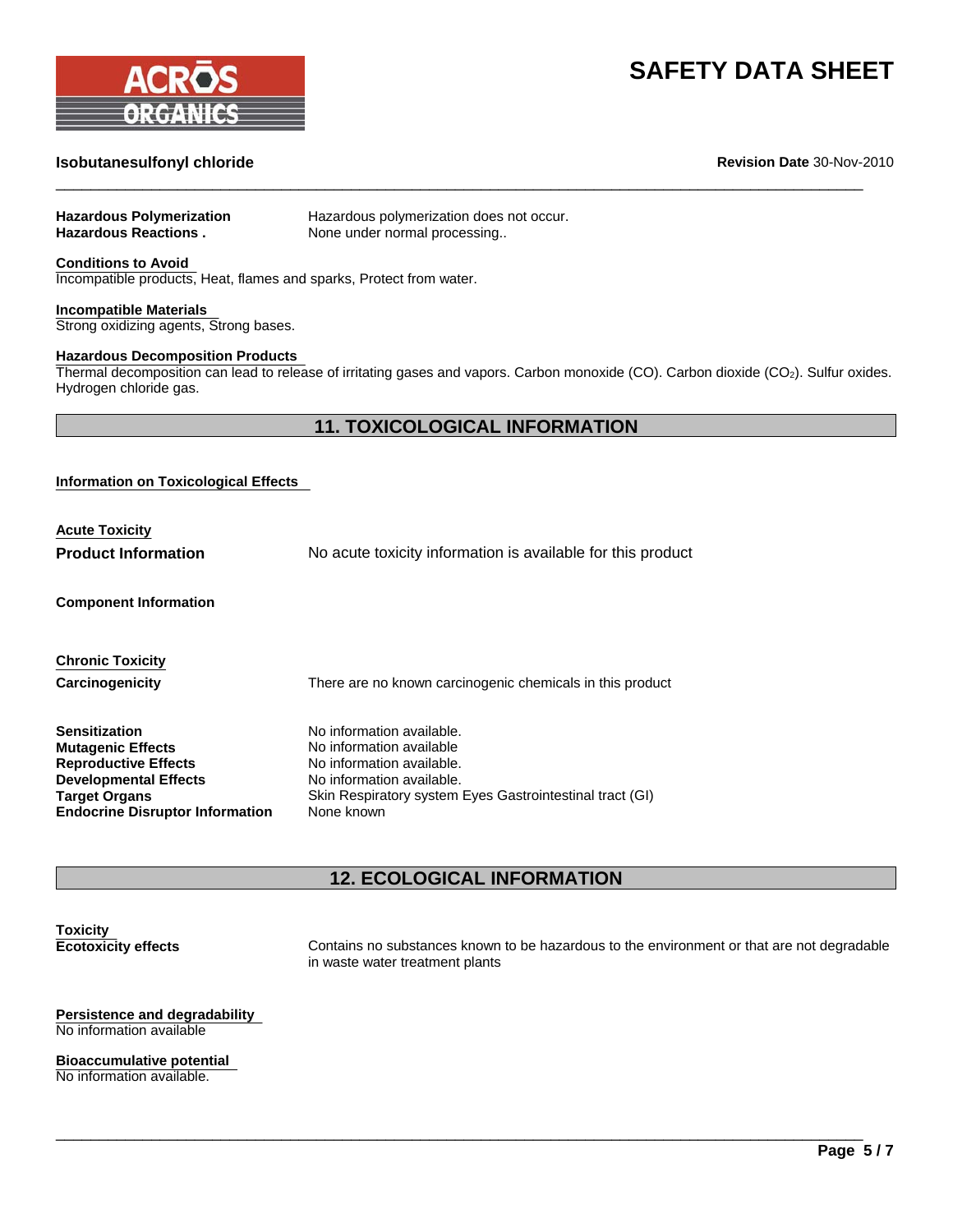

#### **Isobutanesulfonyl chloride**

**Revision Date** 30-Nov-2010

**Mobility in soil**  No information available.

**Results of PBT and vPvB assessment Other adverse effects**  No information available

## **13. DISPOSAL CONSIDERATIONS**

 $\Box$ 

**Waste treatment methods Waste from Residues / Unused Products**

Dispose of in accordance with local regulations

Contaminated Packaging **Empty containers should be taken for local recycling, recovery or waste disposal** 

# **14. TRANSPORT INFORMATION**

#### **IMDG/IMO**

| UN-No                       | <b>UN3265</b>                             |
|-----------------------------|-------------------------------------------|
| <b>Hazard Class</b>         |                                           |
| <b>Packing Group</b>        |                                           |
| <b>Proper Shipping Name</b> | CORROSIVE LIQUID, ACIDIC, ORGANIC, N.O.S. |
|                             |                                           |

#### **ADR**

| UN-No                       | 3265                                      |
|-----------------------------|-------------------------------------------|
| <b>Hazard Class</b>         |                                           |
| <b>Packing Group</b>        |                                           |
| <b>Proper Shipping Name</b> | CORROSIVE LIQUID, ACIDIC, ORGANIC, N.O.S. |

#### **IATA**

| UN-No                       | UN3265                                     |
|-----------------------------|--------------------------------------------|
| <b>Hazard Class</b>         |                                            |
| <b>Packing Group</b>        |                                            |
| <b>Proper Shipping Name</b> | CORROSIVE LIQUID, ACIDIC, ORGANIC, N.O.S.* |

# **15. REGULATORY INFORMATION**

\_\_\_\_\_\_\_\_\_\_\_\_\_\_\_\_\_\_\_\_\_\_\_\_\_\_\_\_\_\_\_\_\_\_\_\_\_\_\_\_\_\_\_\_\_\_\_\_\_\_\_\_\_\_\_\_\_\_\_\_\_\_\_\_\_\_\_\_\_\_\_\_\_\_\_\_\_\_\_\_\_\_\_\_\_\_\_\_\_\_\_\_\_

#### **Safety, health and environmental regulations/legislation specific for the substance or mixture**

**International Inventories Legend TSCA** - United States Toxic Substances Control Act Section 8(b) Inventory **EINECS/ELINCS** - European Inventory Lists